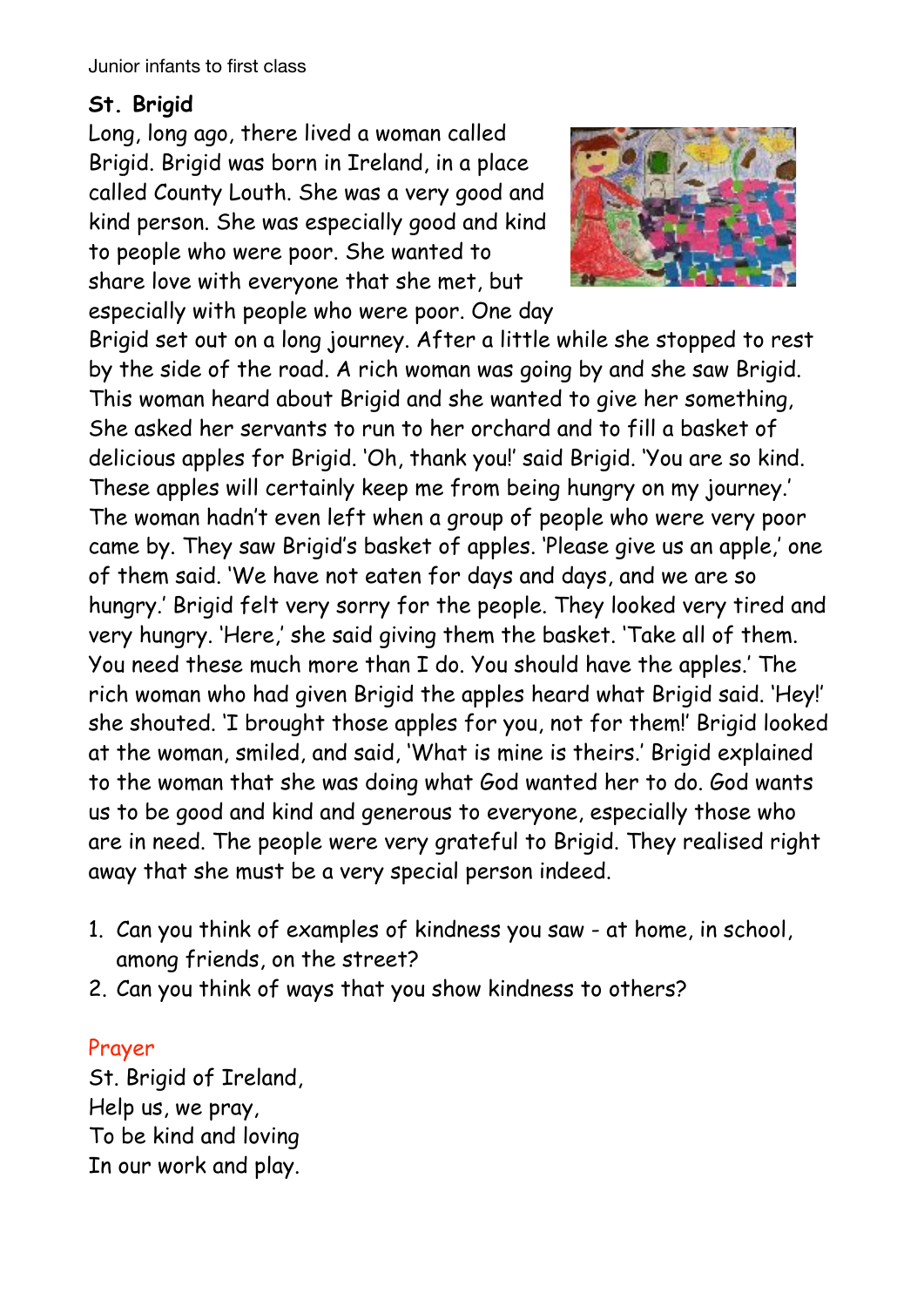Draw a picture of Saint Brigid